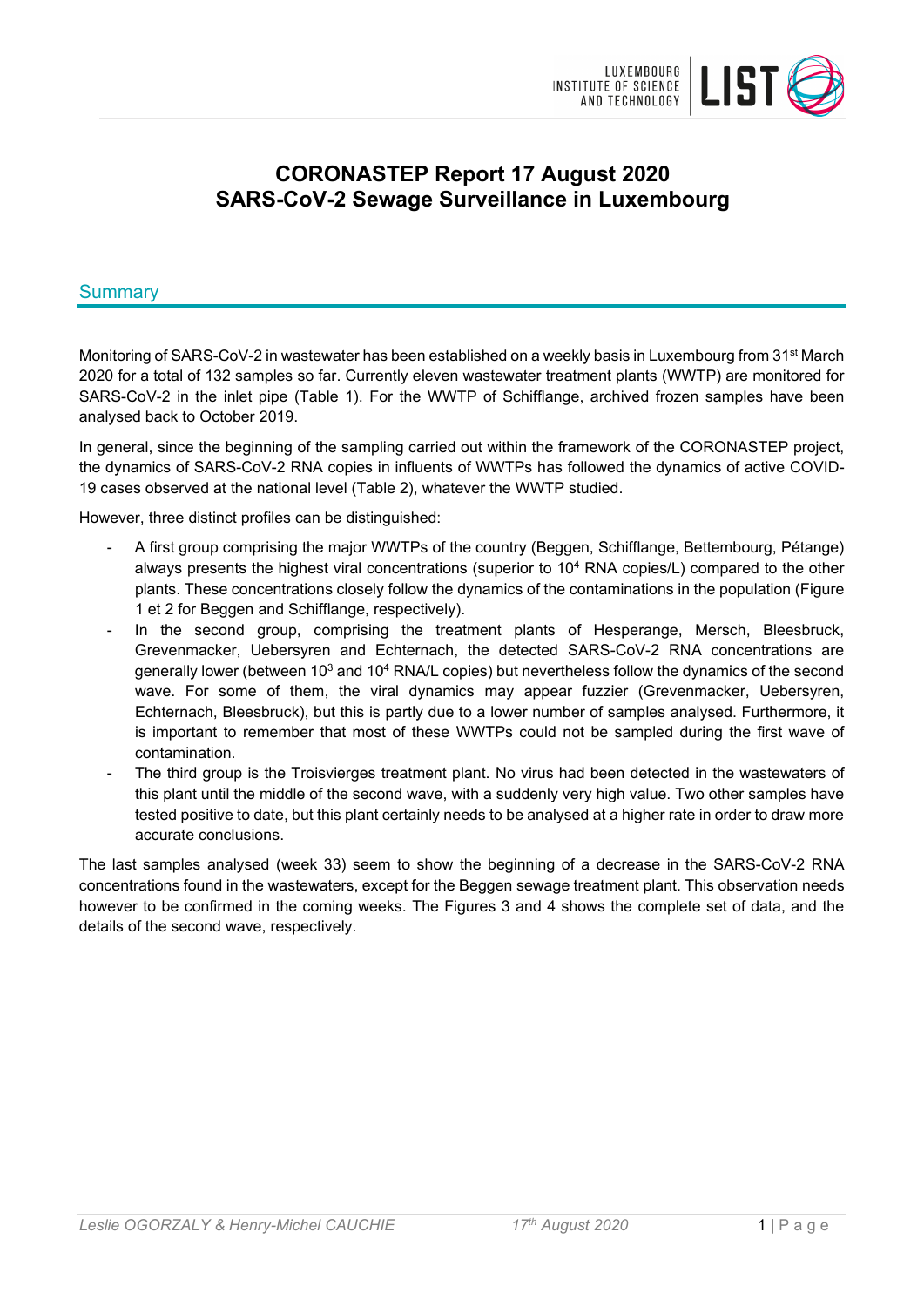

*Table 1- Timing of sewage sampling* 

| 2019                                    |                                         |                          |              |                | 2020                      |                |                  |                        |                |                |                        |                                       |                           |                                                    |                 |         |                           |                           |                           |              |                           |                    |                           |                |              |            |                |                           |              |                           |                |
|-----------------------------------------|-----------------------------------------|--------------------------|--------------|----------------|---------------------------|----------------|------------------|------------------------|----------------|----------------|------------------------|---------------------------------------|---------------------------|----------------------------------------------------|-----------------|---------|---------------------------|---------------------------|---------------------------|--------------|---------------------------|--------------------|---------------------------|----------------|--------------|------------|----------------|---------------------------|--------------|---------------------------|----------------|
| Wastewater<br><b>Treatment</b><br>Plant | capacity<br>inhabitants)<br>Max<br>(eq. | Inhabitants<br>connected | Neek 41      | Week 43        | Week 46                   | Week 51        | $\omega$<br>Week | $\overline{ }$<br>Week | G<br>Week      | $\Xi$<br>Week  | $\overline{1}$<br>Week | S<br>$\overline{\phantom{0}}$<br>Week | $\overline{a}$<br>Week    | $\overline{ }$<br>$\overline{\phantom{0}}$<br>Week | $^{28}$<br>Week | Week 19 | Week <sub>20</sub>        | Week <sub>21</sub>        | Week 22                   | Week 23      | Week 24                   | Week <sub>25</sub> | 26<br>Week                | 27<br>Week     | 28<br>Week   | 29<br>Week | $30\,$<br>Week | $\overline{31}$<br>Week   | 32<br>Week   | $33\,$<br>Week            | Total samples  |
| Beggen                                  | 210000                                  | 139731                   |              |                |                           |                |                  |                        |                |                | $\mathsf{x}$           | $\mathsf{x}$                          | $\mathsf{x}$              | x                                                  | x               | X       | X                         | x                         | x                         | $\mathsf{x}$ | $\boldsymbol{\mathsf{x}}$ | $\mathsf{x}$       | $\boldsymbol{\mathsf{x}}$ | x              | $\mathsf{x}$ | x          | $\mathsf{x}$   | $\mathsf{x}$              | $\mathsf{x}$ | x                         | 20             |
| Bettembourg                             | 95000                                   | 53606                    |              |                |                           |                |                  |                        |                |                |                        |                                       |                           |                                                    |                 |         | x                         | $\boldsymbol{\mathsf{x}}$ | x                         | X            | $\boldsymbol{\mathsf{x}}$ | $\pmb{\chi}$       | $\boldsymbol{\mathsf{x}}$ | X              | x            | x          | $\mathsf{x}$   | $\mathsf{x}$              | X            | $\mathsf{x}$              | 14             |
| Schifflange                             | 90000                                   | 68143                    | x            | x              | $\boldsymbol{\mathsf{x}}$ | X              | $\pmb{\times}$   | X                      | x              | x              | X                      | $\boldsymbol{\mathsf{x}}$             | $\boldsymbol{\mathsf{x}}$ | X                                                  | X               | X       | $\boldsymbol{\mathsf{x}}$ | x                         | x                         | X            | $\boldsymbol{\mathsf{x}}$ | $\pmb{\times}$     | $\boldsymbol{\mathsf{x}}$ | X              | x            | x          | $\mathsf{x}$   | $\boldsymbol{\mathsf{x}}$ | x            | $\boldsymbol{\mathsf{x}}$ | 28             |
| Bleesbrück                              | 80000                                   | 30930                    |              |                |                           |                |                  |                        |                |                |                        |                                       |                           |                                                    |                 |         |                           | x                         | x                         | X            | $\boldsymbol{\mathsf{x}}$ | x                  | $\boldsymbol{\mathsf{x}}$ | X              | X            |            | $\mathsf{x}$   | X                         | x            | X                         | 12             |
| Mersch                                  | 70000                                   | 30473                    |              |                |                           |                |                  |                        |                |                |                        |                                       |                           |                                                    | X               | X       | X                         | x                         | x                         | X            | $\boldsymbol{\mathsf{x}}$ | $\pmb{\times}$     | $\boldsymbol{\mathsf{x}}$ | X              | x            | x          | $\pmb{\chi}$   | X                         | X            | x                         | 16             |
| Pétange                                 | 50000                                   | 59481                    | x            | $\mathsf{x}$   | $\boldsymbol{\mathsf{x}}$ | x              | X                | x                      | x              | x              |                        |                                       |                           |                                                    | x               | X       | X                         | $\mathsf{x}$              | x                         | X            | X                         | X                  | $\boldsymbol{\mathsf{x}}$ | X              | X            | x          | $\mathsf{x}$   | x                         | $\mathsf{x}$ | x                         | 24             |
| Hesperange                              | 36000                                   | 15479                    |              |                |                           |                |                  |                        |                |                |                        |                                       |                           |                                                    | x               | x       | x                         | $\mathsf{x}$              | x                         | $\mathsf{x}$ | X                         | x                  | $\boldsymbol{\mathsf{x}}$ | X              | $\mathsf{x}$ | x          | $\mathsf{x}$   | $\mathsf{x}$              | $\mathsf{x}$ | x                         | 16             |
| Echternach                              | 36000                                   | 7499                     |              |                |                           |                |                  |                        |                |                |                        |                                       |                           |                                                    |                 |         |                           |                           |                           |              | x                         |                    |                           |                | $\mathsf{x}$ | x          | $\mathsf{x}$   | $\mathsf{x}$              | X            | X                         | $\overline{7}$ |
| Uebersyren                              | 35000                                   | 18600                    |              |                |                           |                |                  |                        |                |                |                        |                                       |                           |                                                    |                 |         |                           |                           | x                         |              | $\boldsymbol{\mathsf{x}}$ |                    | $\mathsf{x}$              |                | $\mathsf{x}$ | x          | $\mathsf{x}$   | $\mathsf{x}$              | X            | X                         | 9              |
| Grevenmacher                            | 47000                                   | 9835                     |              |                |                           |                |                  |                        |                |                |                        |                                       |                           |                                                    |                 |         |                           |                           | $\boldsymbol{\mathsf{x}}$ |              | x                         |                    | $\mathsf{x}$              |                | $\mathsf{x}$ | x          | $\mathsf{x}$   | $\mathsf{x}$              | X            | X                         | 9              |
| Troisvierges                            | 5000                                    | 3411                     |              |                |                           |                |                  |                        |                |                |                        |                                       |                           |                                                    |                 |         |                           | $\boldsymbol{\mathsf{x}}$ | x                         | X            | $\boldsymbol{\mathsf{x}}$ | $\mathsf{x}$       |                           |                | $\mathsf{x}$ |            | $\mathsf{x}$   | $\mathsf{x}$              | X            |                           | 9              |
| <b>Total</b>                            | 754000                                  | 437188                   | $\mathbf{2}$ | $\overline{2}$ | $\overline{2}$            | $\overline{2}$ | $\overline{2}$   | $\mathbf{2}$           | $\overline{2}$ | $\overline{2}$ | $\overline{2}$         | $\overline{2}$                        | $\overline{2}$            | $\overline{2}$                                     | 5               | 5       | 6                         | 8                         | 10                        | 8            | 11                        | 8                  | 9                         | $\overline{7}$ | 11           | 9          | 11             | 11                        | 11           | 10                        | 164            |
| Pop Lux (2019)                          |                                         | 613901                   |              |                |                           |                |                  |                        |                |                |                        |                                       |                           |                                                    |                 |         |                           |                           |                           |              |                           |                    |                           |                |              |            |                |                           |              |                           |                |
|                                         |                                         | 71.21%                   |              |                |                           |                |                  |                        |                |                |                        |                                       |                           |                                                    |                 |         |                           |                           |                           |              |                           |                    |                           |                |              |            |                |                           |              |                           |                |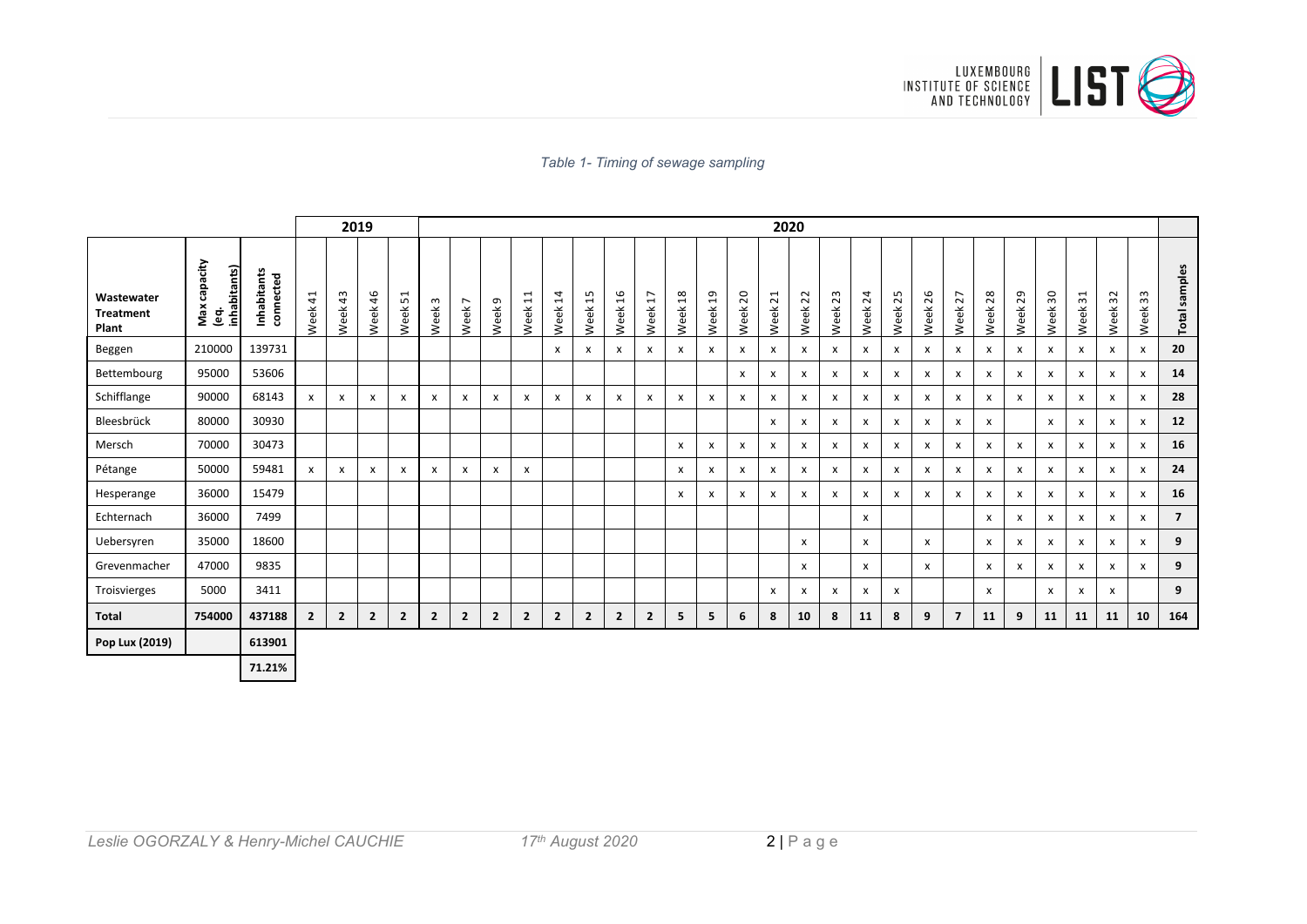

*Table 2 - Summary of the screening of SARS-CoV-2 gene E in 24-h composite samples of incoming wastewater at different WWTP in Luxembourg. White: not tested sample, Green: negative samples for SARS-CoV-2 gene E, Yellow to red: positive samples for SARS-CoV-2 gene E, the intensity of the color is depending to the Ct values (number in the cases.*

|               |                          |                           | 2019            |            |            |                  | 2020                   |               |                                                              |                     |                               |                |                                                 |                 |                            |                     |                                          |                        |                |                     |                |                                                       |            |            |                               |                   |                         |            |                                                 |
|---------------|--------------------------|---------------------------|-----------------|------------|------------|------------------|------------------------|---------------|--------------------------------------------------------------|---------------------|-------------------------------|----------------|-------------------------------------------------|-----------------|----------------------------|---------------------|------------------------------------------|------------------------|----------------|---------------------|----------------|-------------------------------------------------------|------------|------------|-------------------------------|-------------------|-------------------------|------------|-------------------------------------------------|
|               |                          |                           | Before 1st case |            |            |                  |                        | 1st wave      |                                                              |                     |                               |                |                                                 |                 |                            |                     |                                          |                        |                |                     |                |                                                       | 2nd wave   |            |                               |                   |                         |            |                                                 |
| <b>WWTP</b>   | Inhabitants<br>connected | $\overline{4}$<br>eĕ<br>₹ | 43<br>Week      | 46<br>Week | 51<br>Week | $\omega$<br>Week | $\overline{ }$<br>Week | ᡡ<br>eek<br>Š | $\overline{\phantom{0}}$<br>$\overline{\phantom{0}}$<br>Week | 14<br>eek<br>$\geq$ | LO.<br>$\overline{ }$<br>Week | 16<br>eek<br>≷ | $\overline{ }$<br>$\overline{ }$<br>Week        | $^{18}$<br>Week | $\overline{a}$<br>eek<br>≷ | 20<br>eek<br>$\geq$ | $\overline{21}$<br>$\check{e}$<br>$\geq$ | $\overline{2}$<br>Week | 23<br>eek<br>≥ | 24<br>eek<br>$\geq$ | 25<br>eek<br>≥ | 26<br>eek<br>$\geq$                                   | 27<br>Week | 28<br>Week | 29<br>Week                    | Week 30           | $\overline{31}$<br>Week | 32<br>Week | Week 33                                         |
| Beggen        | 139731                   |                           |                 |            |            |                  |                        |               |                                                              |                     |                               |                | 31.89 33.67 35.02 34.98 36.20 35.95 35.59 35.55 |                 |                            |                     |                                          |                        |                |                     |                |                                                       |            |            |                               |                   |                         |            | 34.19 35.36 33.76 33.37 33.56 33.34 33.06 32.49 |
| Bettembourg   | 53606                    |                           |                 |            |            |                  |                        |               |                                                              |                     |                               |                |                                                 |                 |                            |                     |                                          |                        |                |                     |                | 37.13 34.45 35.26 34.83 33.04 33.99 33.29 32.75 34.40 |            |            |                               |                   |                         |            |                                                 |
| Schifflange   | 68143                    |                           |                 |            |            |                  |                        |               | 37.04 36.04 34.04 35.70 35.87 35.16 36.61 35.77              |                     |                               |                |                                                 |                 |                            |                     | 35.20                                    |                        | 36.60          |                     |                | 36.65 34.90 34.36 34.59 33.17 34.12 33.18 34.66       |            |            |                               |                   |                         |            |                                                 |
| Bleesbrück    | 30930                    |                           |                 |            |            |                  |                        |               |                                                              |                     |                               |                |                                                 |                 |                            |                     | $\sim$                                   |                        |                |                     |                | 33.68 35.26 36.11                                     |            |            |                               |                   |                         |            | 35.41 35.68 35.93 36.54                         |
| Mersch        | 30473                    |                           |                 |            |            |                  |                        |               |                                                              |                     |                               |                |                                                 |                 | 35.86 36.21                |                     | 35.28                                    |                        |                |                     |                |                                                       |            |            |                               |                   |                         |            | 34.58 35.05 36.26 36.02 35.61 34.18 35.45 34.74 |
| Pétange       | 59481                    |                           |                 |            |            |                  |                        |               | 36.13                                                        |                     |                               |                |                                                 |                 | 35.22 35.03                |                     |                                          |                        | 36.50 36.18    |                     |                | 35.89 33.83 34.50 34.10 32.86 31.94 33.67 33.38 34.08 |            |            |                               |                   |                         |            |                                                 |
| Hesperange    | 15479                    |                           |                 |            |            |                  |                        |               |                                                              |                     |                               |                |                                                 |                 |                            | 36.99 36.13 36.75   |                                          |                        |                |                     |                |                                                       |            |            | 36.00 37.46 36.41 35.57 34.72 |                   |                         | $\sim$     | 35.81                                           |
| Echternach    | 7499                     |                           |                 |            |            |                  |                        |               |                                                              |                     |                               |                |                                                 |                 |                            |                     |                                          |                        |                |                     |                |                                                       |            |            | 36.05 35.10 36.69 36.42 36.27 |                   |                         |            |                                                 |
| Uebersyren    | 18600                    |                           |                 |            |            |                  |                        |               |                                                              |                     |                               |                |                                                 |                 |                            |                     |                                          |                        |                |                     |                | 35.50                                                 |            |            | 35.86 36.59 35.68             |                   |                         |            | 36.68 34.29                                     |
| Grevenmacher  | 9835                     |                           |                 |            |            |                  |                        |               |                                                              |                     |                               |                |                                                 |                 |                            |                     |                                          |                        |                |                     |                | 36.26                                                 |            |            |                               |                   |                         |            | 35.82 37.86 34.81 35.13 35.81 35.65             |
| Trois Vierges | 3411                     |                           |                 |            |            |                  |                        |               |                                                              |                     |                               |                |                                                 |                 |                            |                     |                                          |                        |                |                     |                |                                                       |            |            |                               | 31.61 34.75 34.92 |                         |            |                                                 |
| <b>Total</b>  | 437188                   |                           |                 |            |            |                  |                        |               |                                                              |                     |                               |                |                                                 |                 |                            |                     |                                          |                        |                |                     |                |                                                       |            |            |                               |                   |                         |            |                                                 |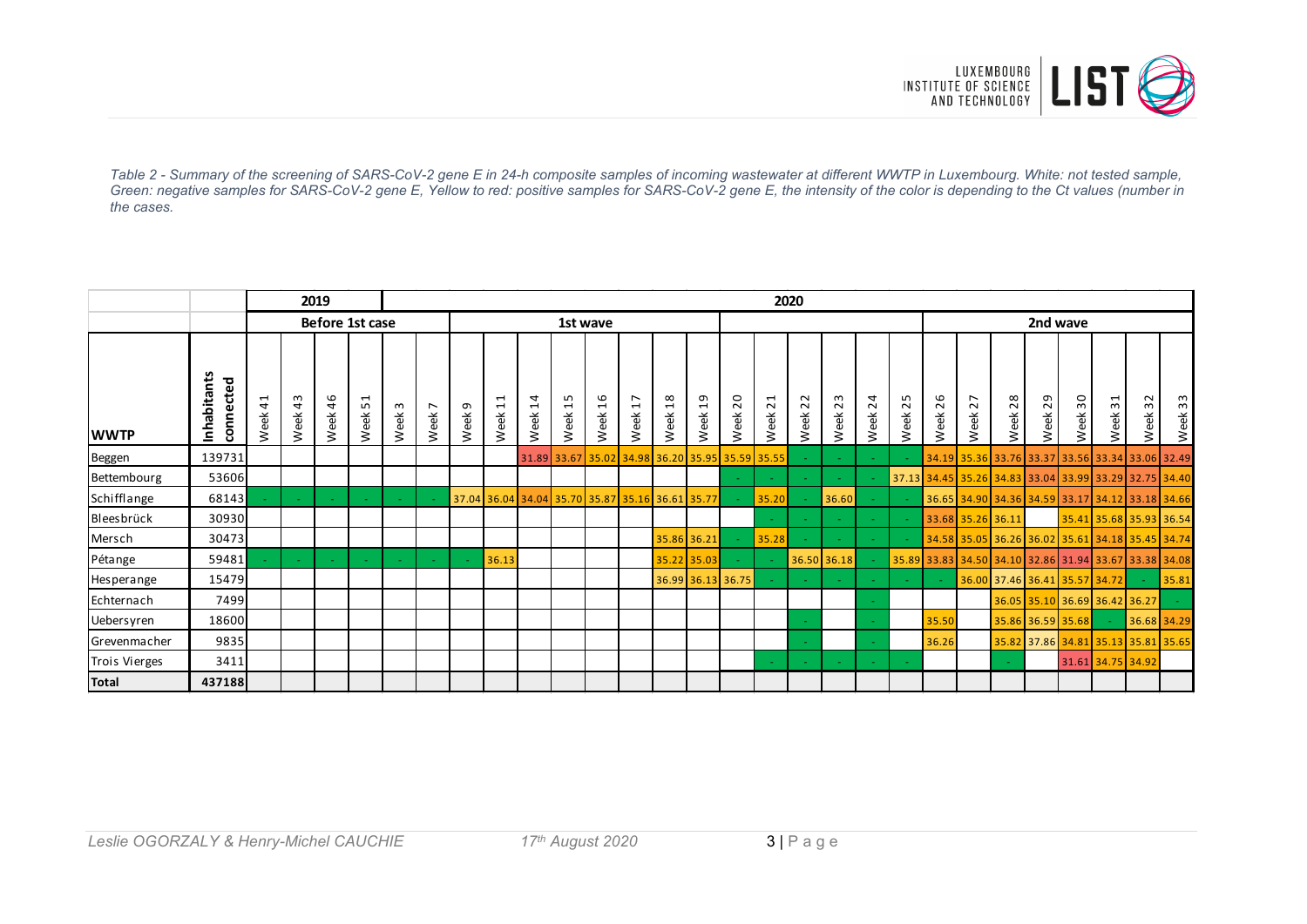





*Figure 2 - RT-qPCR quantification time-course monitoring of SARS-CoV-2 (E gene) in wastewater samples from Schifflange wastewater treatment plant (from Dec 2019 to August 2020). Grey squares: daily-confirmed cases, red dots: positive samples, red cross: tested but negative samples, black line: limit of quantification (LOQ).*

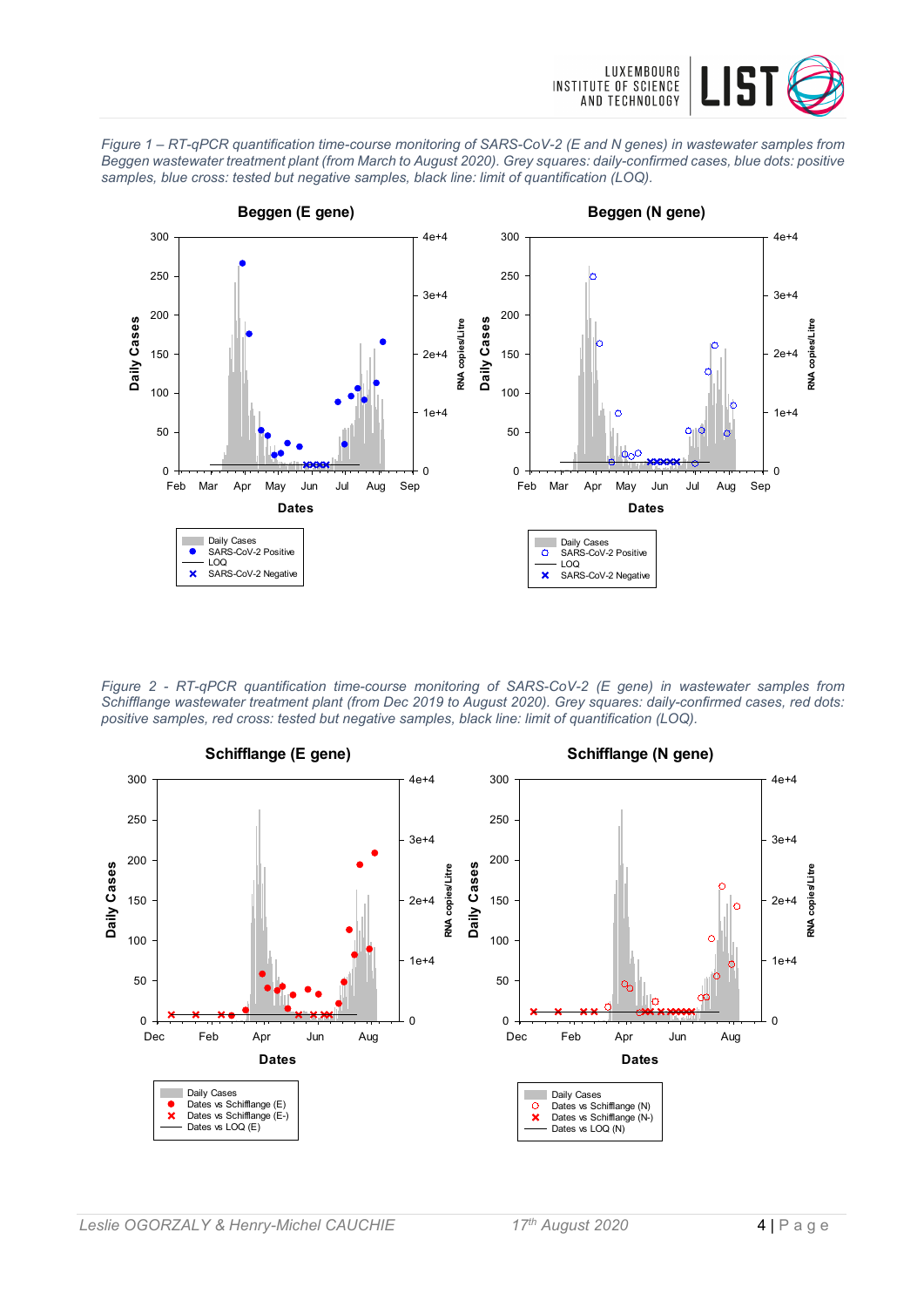

*Figure 3 - Evolution of the SARS-CoV-2 genes (E and N) in the wastewater treatments in Luxembourg. Grey areas correspond to periods without sampling.*



*Leslie OGORZALY & Henry-Michel CAUCHIE 17th August 2020* 5 | Page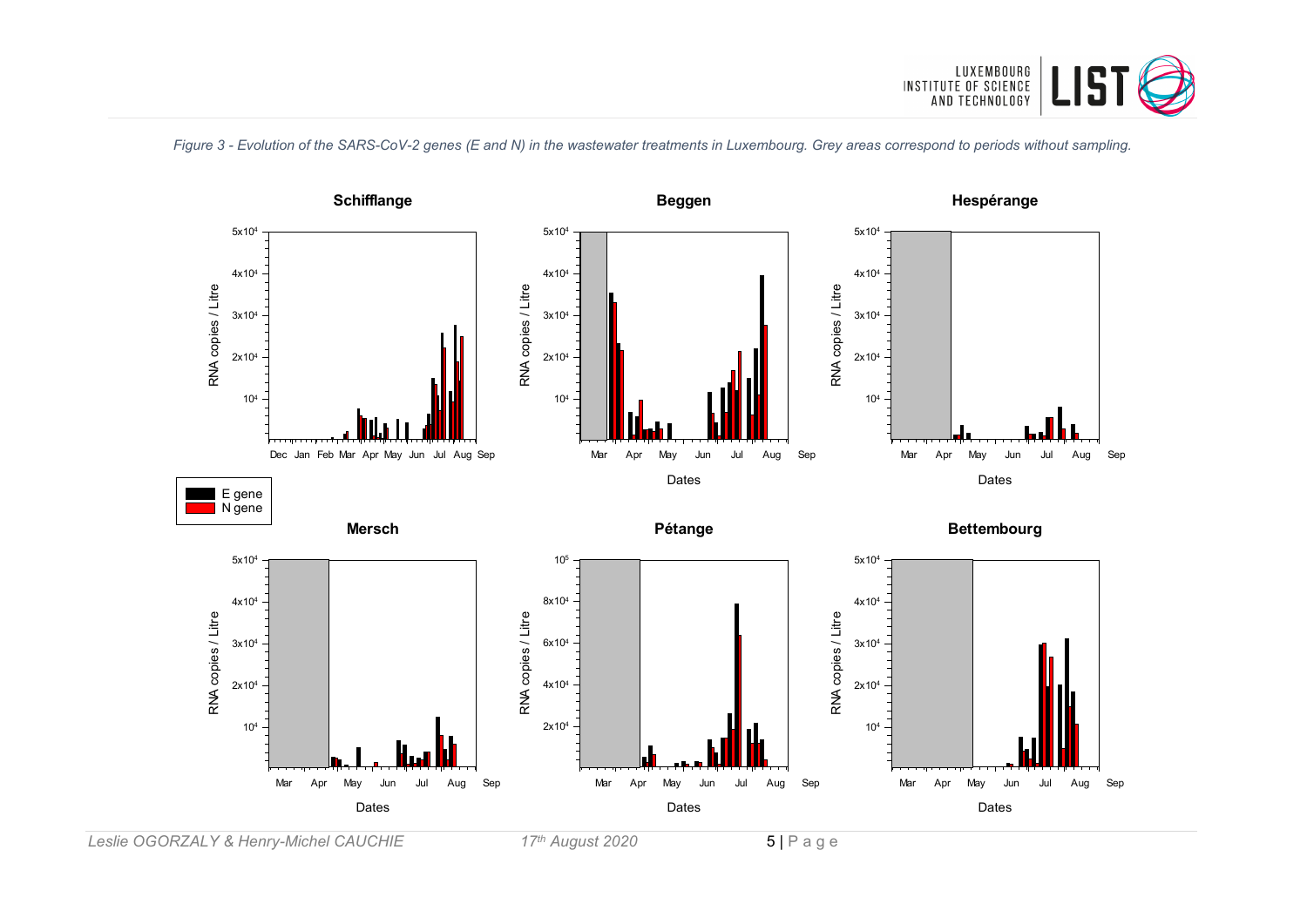



*Leslie OGORZALY & Henry-Michel CAUCHIE 17th August 2020* 6 | Page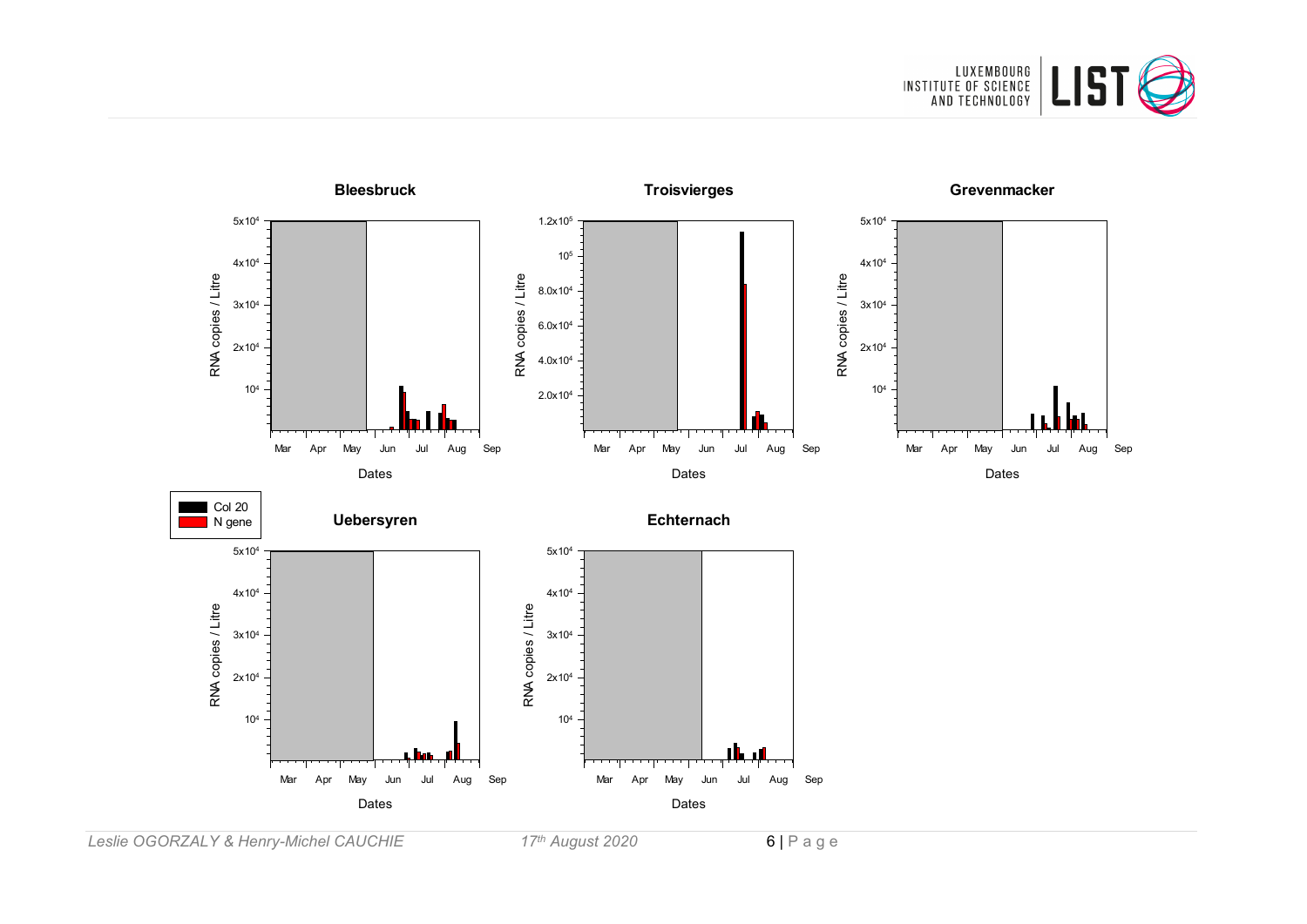

*Figure 4 - Detailed evolution of the SARS-CoV-2 genes (E and N) in the wastewater treatment plants in Luxembourg from June 22nd, 2020.*

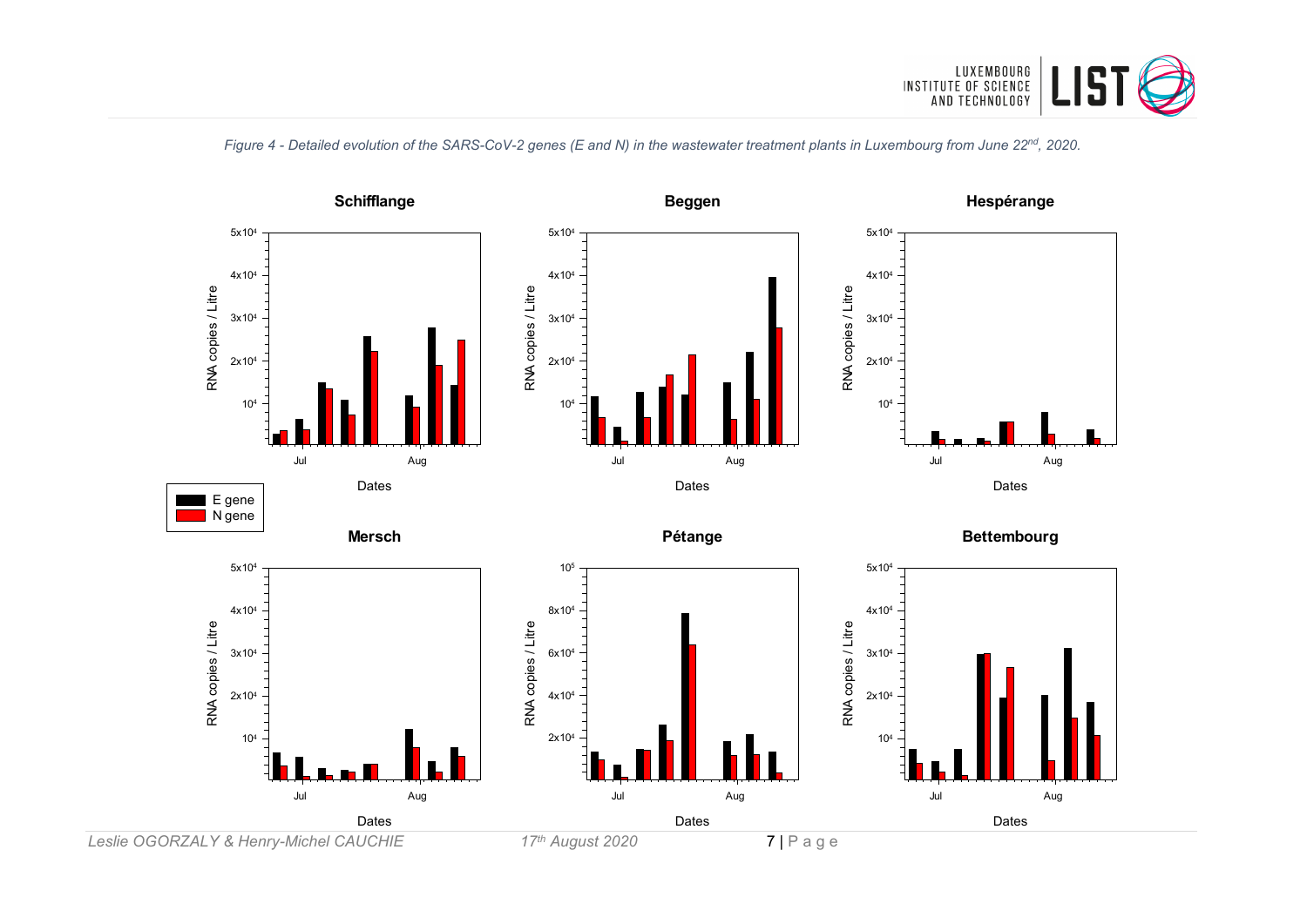



*Leslie OGORZALY & Henry-Michel CAUCHIE 17th August 2020* 8 | Page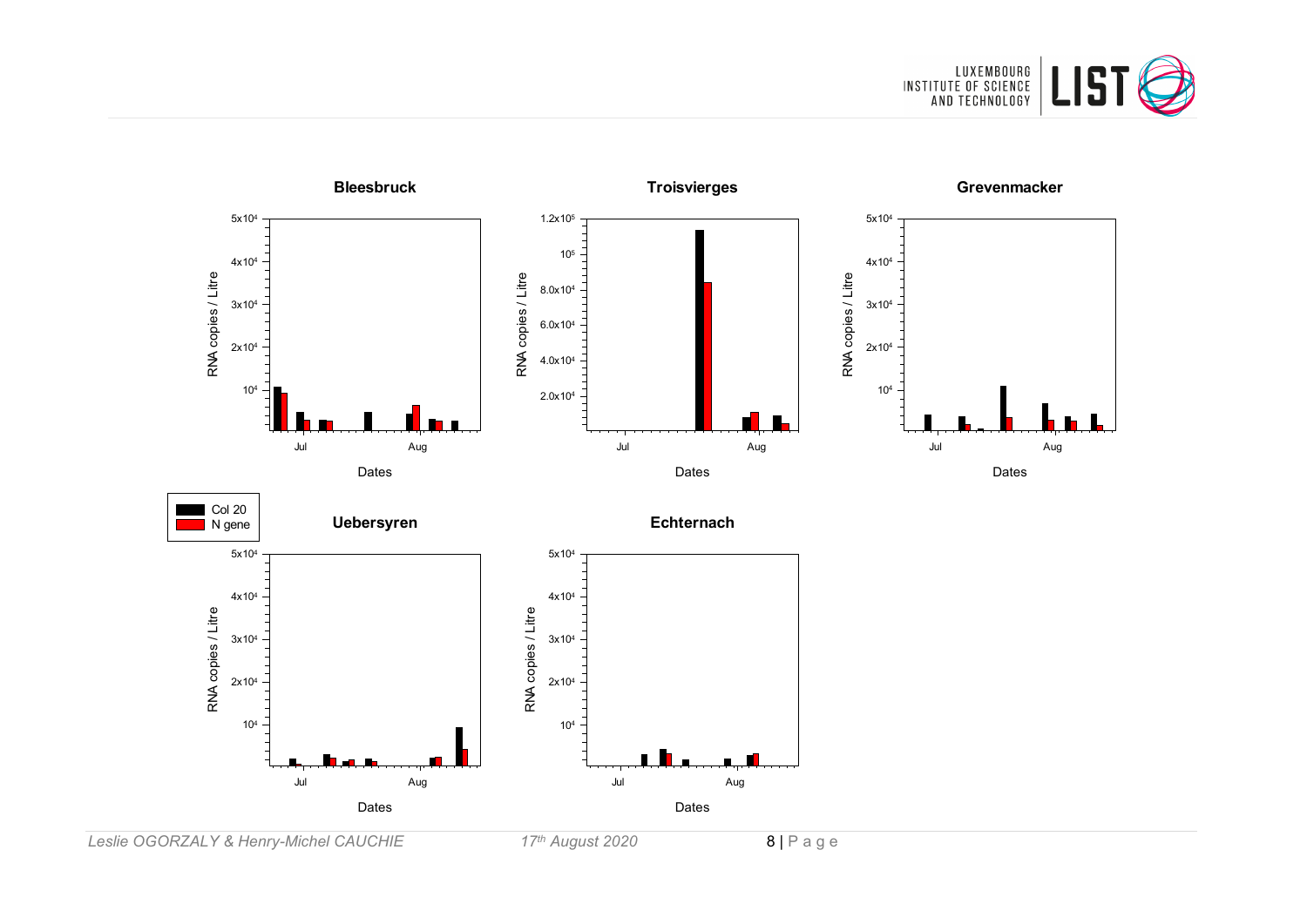## Materials and Methods



#### **Sewage samples**

From March 31<sup>st</sup> to August 13<sup>th</sup>, 2020, up to eleven WWTPs were sampled at the inlet of the plant according to the planning presented in Table 1. The operators of the WWTPs sampled a 24-h composite sample of 96 samples according to your own sampling procedure. Composite sample was stored at 4°C until sample processing.

#### **Sample processing**

The samples were transported to the laboratory at 4°C and viral RNA was isolated on the day of sampling. Larger particles (debris, bacteria) were removed from the samples by pelleting using centrifugation at 2,400 x g for 20 min at 4°C. A volume of 120 mL of supernatant was filtered through Amicon® Plus-15 centrifugal ultrafilter with a cut-off of 10 kDa (Millipore) by centrifugation at 3,220 x g for 25 min at 4°C. The resulting concentrate was collected and 140 µL of each concentrate was then processed to extract viral RNA using the QIAamp Viral RNA mini kit (Qiagen) according to the manufacturer's protocol. Elution of RNA was done in 60 μL of elution buffer.

#### **Real-time One-Step RT-PCR**

Samples are screened for the presence of *Sarbecovirus* (*Coronaviridae, Betacoronaviruses*) and/or SARS-CoV-2 virus RNA by two distinct real-time one-step RT-PCR, one on the E gene (Envelope small membrane protein) and the second on the N gene (nucleoprotein). The E gene real-time RT-PCR can detect *Sarbecoviruses*, i.e. SARS-CoV, SARS-CoV-2 and closely related bat viruses. In the context of the COVID19 pandemic, it can be assumed that only SARS-CoV-2 strains will be detected by this assay given that SARS-CoV virus has been eradicated and other bat viruses do not commonly circulate in the human population. The E gene assay is adapted from Corman et al. [17]. The N gene real-time RT-PCR assay (N1 assay) specifically detects SARS-CoV-2 virus. It is adapted from the CDC protocol[1](#page-8-0). The two primers/probe sets are presented in Table 2. The RTqPCR protocols and reagents were all provided by the LIH.

Each reaction contained 5 μL of RNA template, 5 μL of TaqPath 1-step RT-qPCR MasterMix (A15299, Life Technologies), 0.5 µL of each primer (20 µM) and probe (5 µM) and the reaction volume was adjusted to a final volume of 20 μL with molecular biology grade water. Thermal cycling reactions were carried out at 50 °C for 15 min, followed by 95 °C for 2 min and 45 cycles of 95 °C for 3 sec and 58°C (E gene) or 53°C (N gene) for 30 sec using a Viia7 Real-Time PCR Detection System (Life Technologies). Reactions were considered positive (limit of detection – LOD) if the cycle threshold (Ct value) was below 40 cycles.

#### **Controls**

A non-target RNA fragment commercially available (VetMAX™ Xeno™ IPC and VetMAX™ Xeno™ IPC Assay, ThermoFischer Scientific) was added to the viral RNA extract from sewage concentrates as an internal positive control (IPC). This IPC-RNA is used to control the performance of the RT-qPCR (E gene) and to detect the presence of RT-qPCR inhibitors.

Viral RNA copies quantification of both targeting genes in wastewater samples was performed using RT-qPCR standard curves generated using EDX SARS-CoV-2 Standard (Biorad). This standard is manufactured with synthetic RNA transcripts containing 5 targets (E, N, S, ORF1a, and RdRP genes of SARS-CoV-2, 200,000 copies/mL each).Using such a standard, the limits of quantification (LOQ) of both RT-qPCR assays were estimated to 1 RNA copy per reaction (Figure 1).

<span id="page-8-0"></span><sup>1</sup> https://www.cdc.gov/coronavirus/2019-ncov/downloads/rt-pcr-panel-primer-probes.pdf